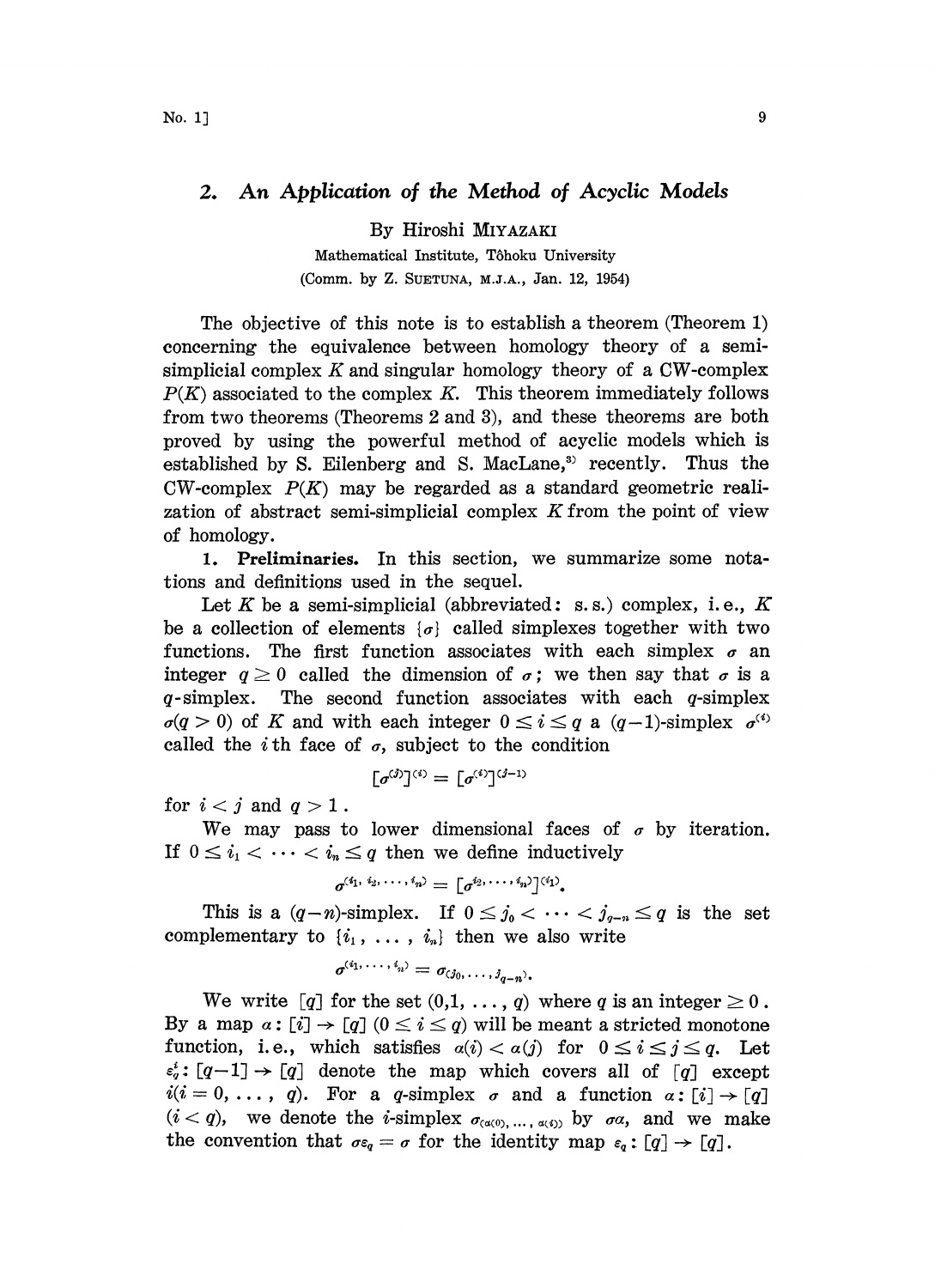10 H. MIYAZAKI [Vol. 30,

The boundary of  $\sigma$  is defined as the chain

$$
\sigma = \sum_{i=0}^q (-1)^i \sigma^{(i)},
$$

thus the chain complex  $C(K)$  is defined by usual fashion.

A simplicial map  $f: K \to K_1$  of a s.s. complex K into another such complex  $K_1$  is a function which to each q-simplex  $\sigma$  of K assigns a q-simplex  $\tau = f(\sigma)$  of  $K_1$  is such a fashion that

$$
\tau^{(i)} = f(\sigma^{(i)}), \, \, i = 0, \ldots, q \, .
$$

Next, we proceed to the definition of the CW'-complex  $P(K)$ associated with a s.s. complex  $K$ . In the case where  $K$  is the singular complex  $S(X)$  of a topological space X, this CW'-complex  $P(K)$  is the singular polytope termed by Giever.<sup>4)</sup>

Let  $\Lambda_q$  denote the unit ordered euclidean q-simplex  $(q \ge 0)$ , ane for each q-simplex  $\sigma$  of K, let  $(\sigma, \Delta_q)$  be the rectilinear q-simplex, whose points are the pairs  $(\sigma, r)$ , for every point  $r \in A_q$ , and whose topology and affine geometry are such that the map  $r \rightarrow (\sigma, r)$  is a barycentric homeomorphism. For any face  $s_i$  of  $\mathcal{A}_q$  we shall denote the corresponding face of  $(\sigma, \Delta_q)$  by  $(\sigma, s_i)$ .

Let  $R(K)$  be the union of all the (disjoint) simplicial complex ( $\sigma$ ,  $\mathcal{A}_q$ , for every  $q \geq 0$  and every q-simplex  $\sigma$  of K. It is obvious that the ordering of vertices  $d^0, \ldots, d^q$  of  $\Delta_q$ , for each  $q \geq 0$ , and the maps  $r \rightarrow (\sigma, r)$  determine a local ordering (cf. Whitehead,<sup>5)</sup> § 19) in  $R(K)$  .

Let  $(a, s_i)$  and  $(\tau, t_i)$  be i- and j-dimensional faces of  $(a, \Delta_m)$  and  $(\tau, \Delta_n)$  respectively. We define the relation  $(\sigma, s_i) \equiv (\tau, t_j)$  if, and only if  $i=j$  and  $\sigma\alpha=\sigma\beta$ , where  $\alpha:[i]\rightarrow[m], \beta:[j]\rightarrow[n]$  are defined by  $s_i = (d^{\alpha(s)}, \ldots, d^{\alpha(s)})$  and  $t_j = (d^{\beta(0)}, \ldots, d^{\beta(j)})$ .

Let  $(\sigma, r_1)$ ,  $(\tau, r_2)$  be points in  $R(K)$ . We write  $(\sigma, r_1) \equiv (\tau, r_2)$ if, and only if, there are equivalence simplexes  $(\sigma, s_i)$ ,  $(\tau, t_i)$ , such that  $r_1 \in s_i - s_i$ ,  $r_2 \in t_i - t_i$ , and  $r_2 = B(t_i, s_i)r_1$ , where  $B(t_i, s_i)$  is the order preserving barycentric map of  $s_i$  onto  $t_i$ . Obviously  $(\sigma, r_1)$  $=(\tau, r_2)$  is an equivalence relation. Let  $P(K)$  be the space whose points are these equivalence classes of points in  $R(K)$  and which has the identification topology determined by the map  $p: R(K) \rightarrow$  $P(K)$ , where  $p(\sigma, r)$  is the class containing  $(\sigma, r)$ . Then, in virtue of Lemma 3 (Whitehead,<sup>5)</sup> § 19),  $P(K)$  is a CW-complex.

Let  $R(K)$  be the derived complex of  $R(K)$ , in which each new vertex is placed at the centroid of its simplex. We define <sup>a</sup> local ordering in  $R'(K)$  by placing the centroid of  $(\sigma, \Delta_n)$  after the centroid of  $(\tau, \Delta_m)$  if  $m < n$ . Let  $R''(K)$  be the derived complex of  $R'(K)$ , and a local ordering in  $R''(K)$  be the ordering induced by the ordering of  $R(K)$  by the same fashion.

Then it is not difficult to verify that the map  $p: R(K) \to P(K)$  in-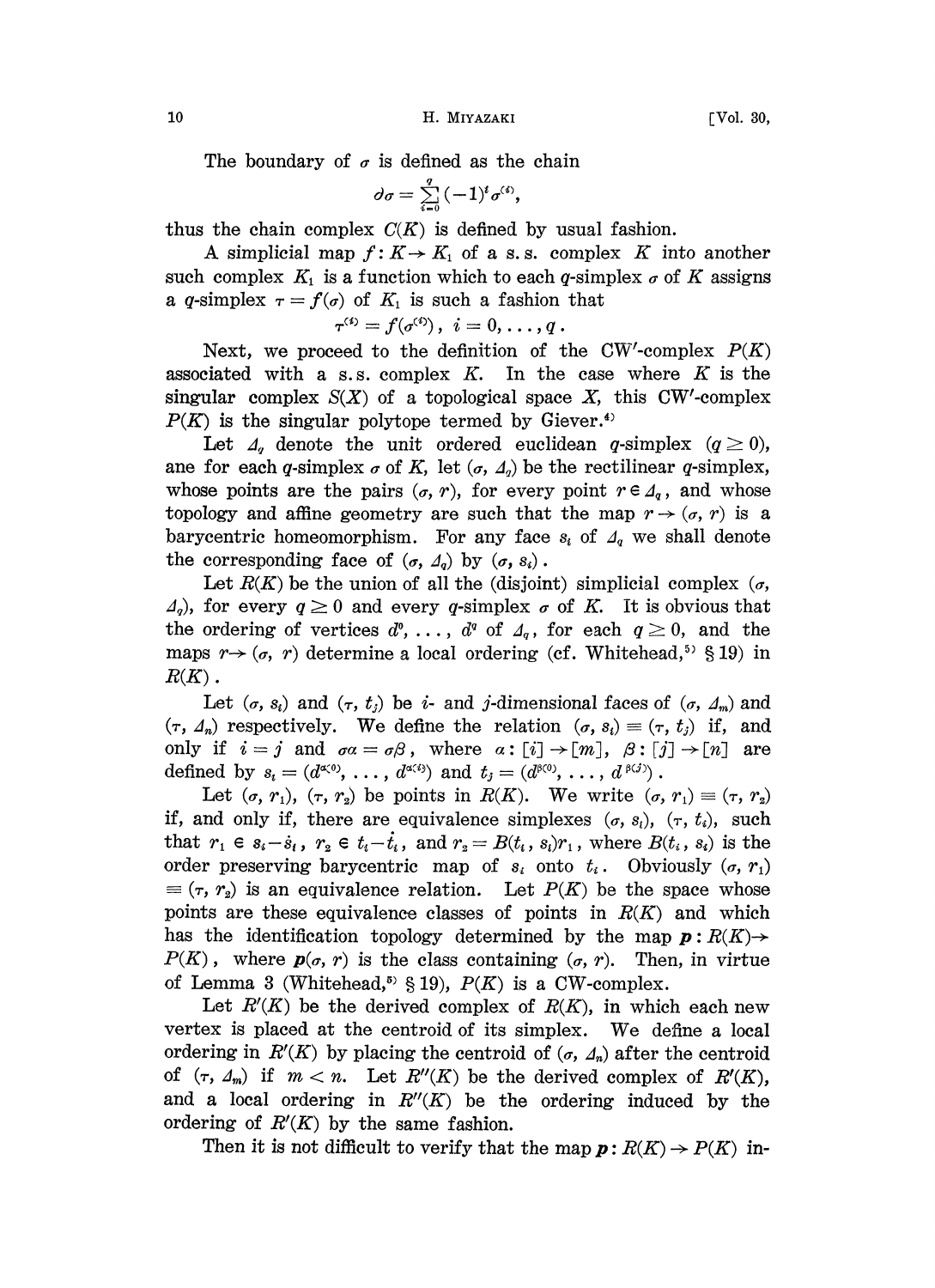duces the simplicial structure  $\mathbf{p}R''(K)=P''(K)$  and the definite local ordering in  $P''(K)$ .

Let  $f: K \to L$  be a simplicial map. Then a continuous map  $P(f): P(K) \to P(L)$  is uniquely defined by  $P(f)P(\sigma, r)= P(f\sigma, r)$  for  $(\sigma, r) \in R(K)$ . Also it is seen that map  $P(f)$  may be regarded as an order-preserving non-degenerated simplicial map  $P''(f)$  of  $P''(K)$  into  $P''(L)$ .

### 2. Statements of Theorems

Let  $\Re$  be the category consisting of all s.s. complexes and of all simplicial maps. Then the correspondence  $K \rightarrow C(K)$ , is a covariant functor defined on the category  $\Re$  with values in the category  $\partial\mathcal{G}$  of chain complexes and chain mappings.

Let  $\mathfrak A$  be the category consisting of all topological spaces and all continuous maps. Then the correspondence  $X \to S(X)$  is a covariant functor  $S: \mathfrak{A} \to \mathfrak{R}$ .

Let  $\mathcal{P}$  be the category consisting of all simplicial polytopes with the weak topology and with the definite local ordering and of all order-preserving non-degenerated simplicial maps. Then  $P'' : \mathbb{R} \to \mathbb{R}$ is a covariant functor.

Furthermore, we shall consider two functors  $C_0: \mathcal{D} \rightarrow \partial \mathcal{D}$  and  $S_0: \mathfrak{B} \to \mathfrak{R}$ . For any simplicial polytope  $Q \in \mathfrak{B}$ , since Q has the definite local ordering it naturally defines a s.s. complex, and  $C_0(Q)$  is the chain complex of this s.s. complex.  $S_0(Q)$  is the singular complex of Q considering to be <sup>a</sup> topological space.

Now we can state the theorems.

**Theorem 1.** Two covariant functors C,  $CSP : \mathbb{R} \rightarrow \partial\mathbb{S}$  are equivalent i.e., there exist natural transformations  $\lambda: C \to CSP$  and  $\mu$ :  $CSP \rightarrow C$  such that  $\mu\lambda(K): C(K) \rightarrow C(K)$  and  $\lambda\mu(K): CSP(K) \rightarrow CSP(K)$ <br>are both chain homotopic to the identities, for all  $K \in \mathbb{R}$ . are both chain homotopic to the identities, for all  $K \in \mathbb{R}$ .

**Theorem 2.** Two covariant functors C,  $C_0P''$ :  $\mathbb{R} \rightarrow \partial \mathbb{S}$  are equivalent in the sense of Theorem 1.

**Theorem 3.** Two covariant functors  $C_0$ ,  $CS_0: \mathcal{D} \rightarrow \mathcal{A} \mathcal{B}$  are equivalent in the sense of Theorem 1.

Theorem <sup>1</sup> is an obvious consequence of Theorems 2 and 3, since  $P(K)$  and  $P''(K)$  coincide as topological spaces. Theorems 2 and 3 are proved in the next two sections.

We shall remark that Theorems <sup>2</sup> and <sup>3</sup> are generalization of Theorems II and V in the Reference 4).

## 3. Proof of Theorem 2

Let  $K_0[m]$  be an m-dimensional s.s. complex defined as following. For each integer q,  $0 \le q \le m$ , q-simplex of  $K_0[m]$  is any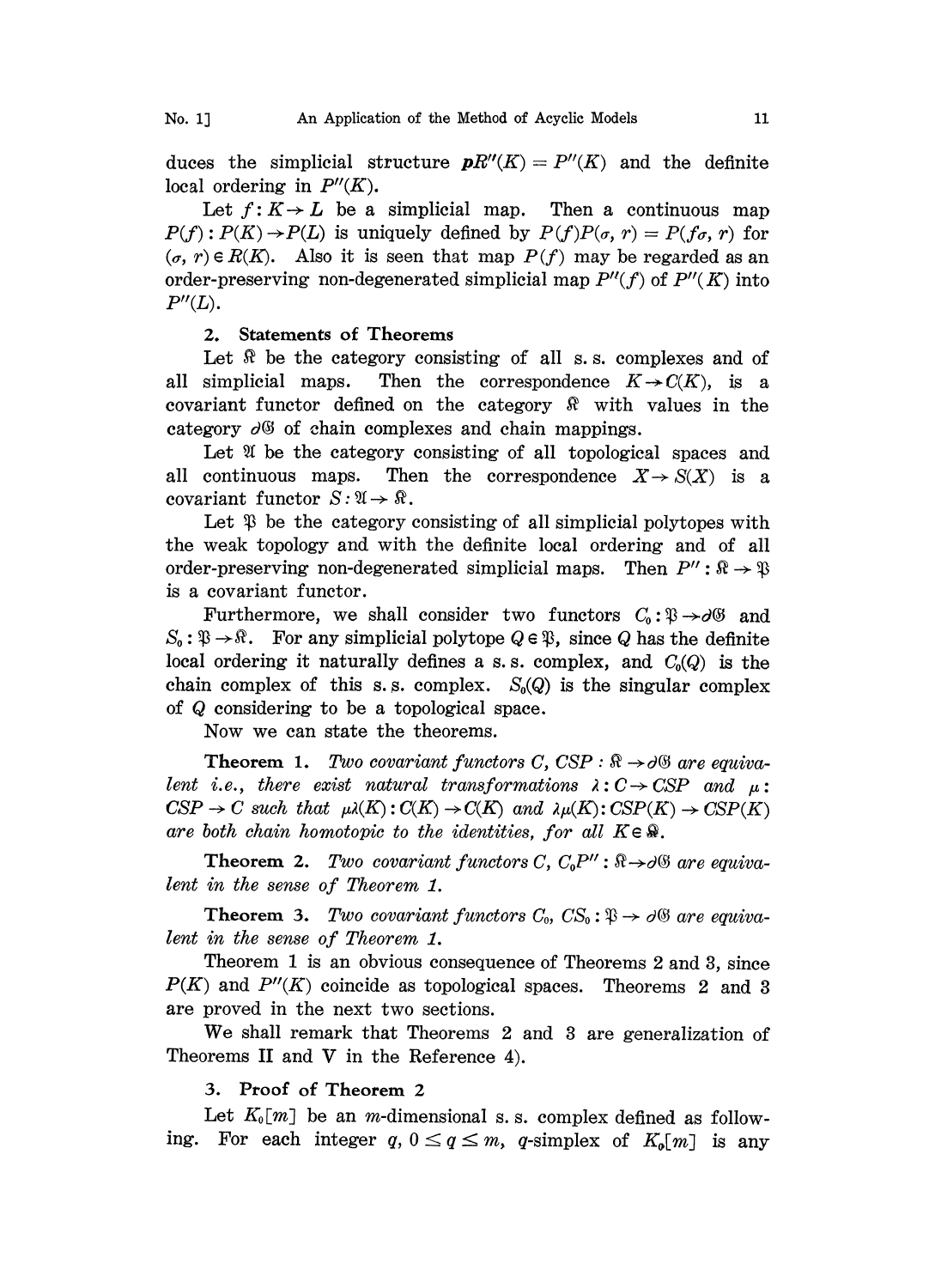#### 12 **H. MIYAZAKI** FVol. 30,

function  $\alpha: [q] \to [m]$ . The *i*-face  $\alpha^{(i)}$  of  $\alpha(i = 0, 1, ..., q)$  is defined as the composite map  $a \epsilon_a^i$ . Then, for each map  $\beta : [i] \rightarrow [q]$   $(i \leq q)$ *i*-simplex  $\alpha\beta$  in the notation of §1 is the composite map

$$
\alpha\beta\colon [\,i]\to [\,m]\ .
$$

Let  $\mathfrak{M}$  be the collection of s.s. complex  $K_0[m]$  for all integer  $m \geq 0$ .

In virtue of Theorem  $II$ ,<sup>3)</sup> Theorem 2 is established if we show that for all m,  $n \geq 0$ ,  $H_n(K_0[m]) = 0 = H_n(SPK_0[m])$ , and functors  $C_n$ ,  $C_nP''$ :  $\mathbb{R} \rightarrow \mathbb{G}$  are representable with respect to the models  $\mathfrak{M}$ , for all  $n \geq 0$ , where  $\emptyset$  is the category of all abelian groups and homomorphisms.

Since  $H_n(K_0[m]) = H_n(\Lambda_m)$  and  $H_n(SPK_0[m]) = H_n(S_0\Lambda_m)$ , it is obvious that  $H_n(K_0[m]) = 0 = H_n(SPK_0[m])$ .

Let  $K \in \mathbb{R}$  and let  $\sigma \in K$  be any *n*-simplex. Then we define a simplicial map  $\phi_{\sigma} : K_0[n] \to K$  by  $\phi_{\sigma}(\alpha) = \sigma \alpha$  for  $\alpha \in K_0[m]$ . Define a  $\phi_{\sigma} : K_0[n] \to K$  by  $\phi_{\sigma}(\alpha) = \sigma \alpha$  for  $\alpha \in K_0[m]$ . Define a<br>  $\tilde{C}_n(K)$  by  $\Psi(\sigma) = (\phi_{\sigma}, \varepsilon_n)$ , where  $\varepsilon_n$  is the unique *n*-<br>  $n$ ]. (For the definition of  $\tilde{C}_n(K)$ , see the Reference<br>
t is easily verified that map  $\Psi: C_n(K) \to \widetilde{C}_n(K)$  by  $\Psi(\sigma) = (\phi_{\sigma}, \varepsilon_n)$ , where  $\varepsilon_n$  is the unique nsimplex of  $K_0[n]$ . (For the definition of  $\tilde{C}_n(K)$ , see the Reference 3), §2.) Then it is easily verified that  $\varPsi$  is a natural transformation and this provides the representation of  $C_n$ .

Next, let  $\xi \in P''(K)$  be any n-simplex. Then  $\xi$  is an image  $P(\sigma, s)$ , where  $\sigma$  is an *n*-dimensi *n*-simplex of K and s is an *n*simplex of the second derived complex  $A_n''$  of  $A_n$ . Such  $(\sigma, s)$  is unique. Define a map  $\Psi: C_n P(K) \to (C_n P)(K)$  by  $\Psi(\xi) = (\phi_{\sigma}, P(\varepsilon_n, s)),$ <br>where  $P: R(K_0[m]) \to P(K_0[n])$  is the identification map. This yields where  $P: R(K_0[m]) \to P(K_0[n])$  is the identification map. This yields a representation of the functor  $C_nP$ . Thus the proof of Theorem 2 is completed.

## 4. Proof of Theorem

It is necessary to consider another functor  $S_0^* : \mathcal{P} \to \mathcal{P}$  defined as following. For each  $Q \in \mathcal{P}$  we define  $S^*(Q)$  as the subcomplex of  $S_0(Q)$  which composed of *n*-simplexes T such that  $T(\Lambda_n)$  is contained in an open star st  $v$  of some vertex  $v$  of  $Q$ .

By (Eilenberg and Steenrod,<sup>1)</sup> p. 207), it is easily seen that  $CS_0$ ,  $CS_0^*$ :  $\mathfrak{P} \rightarrow \partial \mathfrak{G}$  are chain homotopic. Let  $\mathfrak{M}$  be the collection of all objects  $Q$  of  $\mathfrak P$  such that  $Q$  is contractible to a point on itself. For any  $Q \in \mathfrak{M}$ , it is well known that  $H_n(Q) = 0$  and  $H_n(S_0^*(Q)) = H_n(S_0(Q))$  $=0.$ 

Next we show that functors  $C_0$ ,  $CS_0^*$ ;  $\mathfrak{P} \rightarrow \partial \mathfrak{G}$  are representable with respect to  $\mathfrak{M}$  for all dimensions. For  $C_0$  it is obvious.

For any *n*-simplex  $T \in S_0^*(Q)$ ,  $(Q \in \mathfrak{P})$ , there are finite vertices  $v_i$  such that st  $v_i \supset T(\Lambda_n)$ , and such vertices form a simplex of Q. Let  $v(T)$  be the first vertex of this simplex. Let  $M(T)$  be the subcomplex of Q which composed of simplexes with  $v(T)$  as the